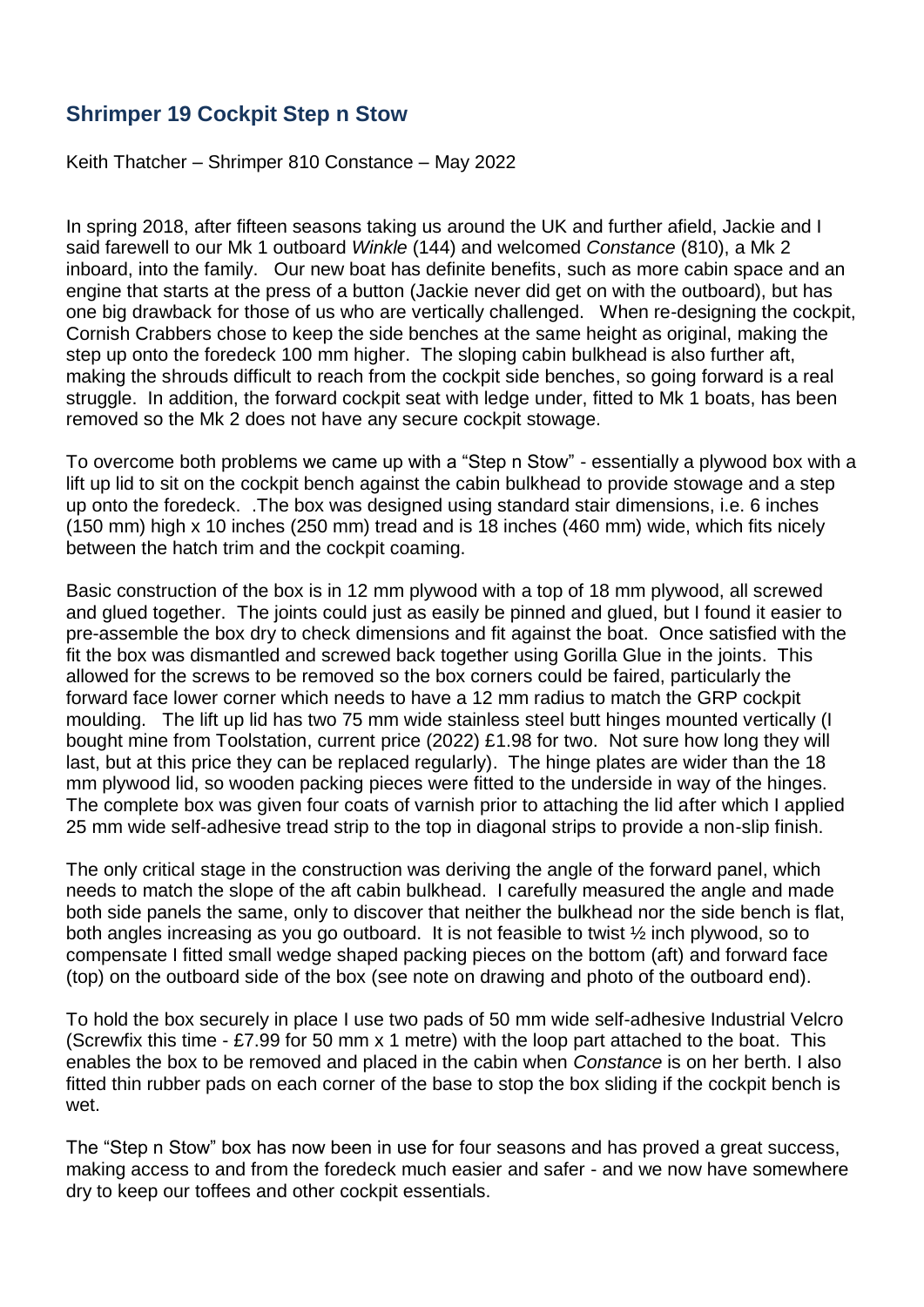

In Position in cockpit



Box tipped aft to show the Velcro attachment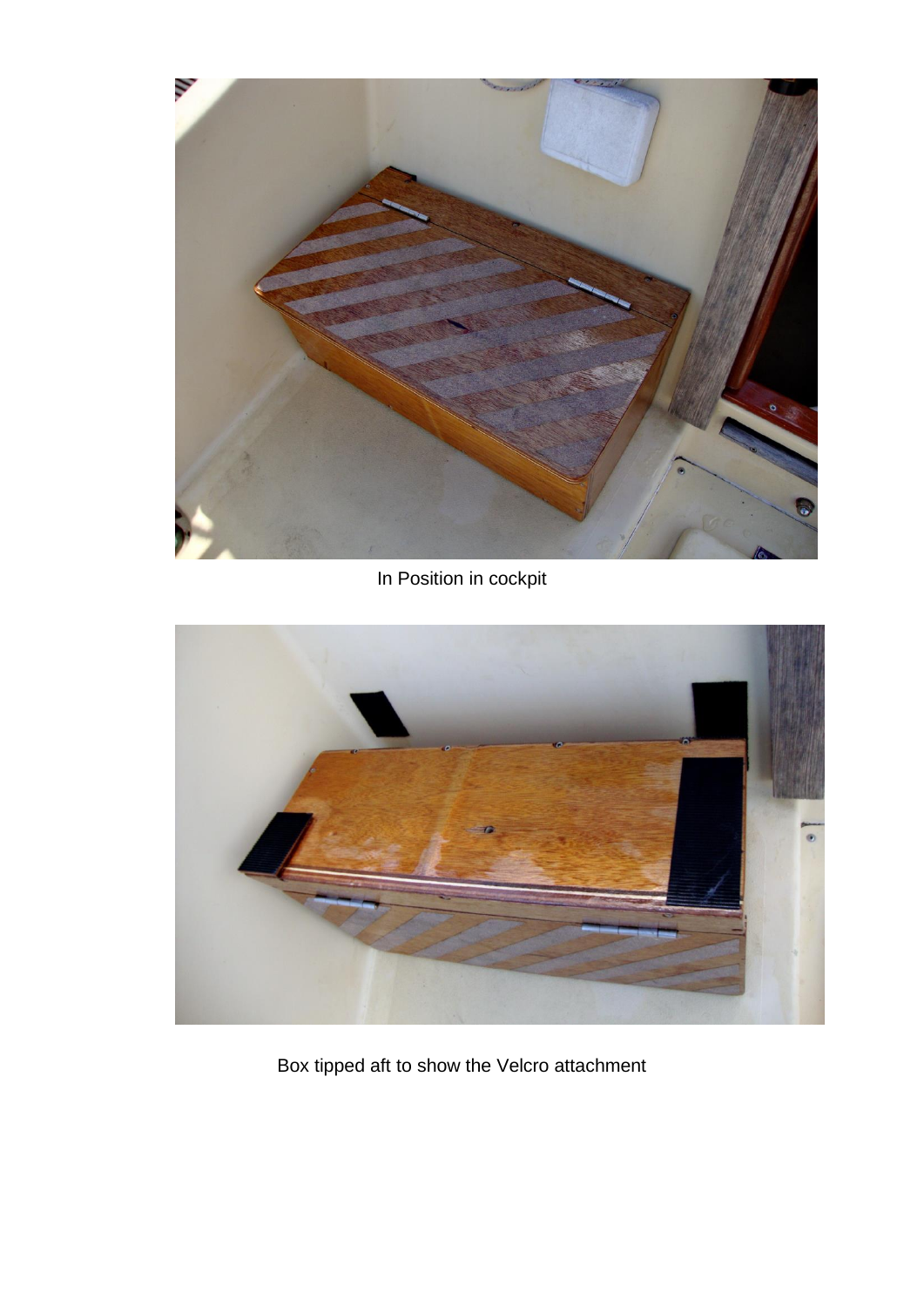

Outboard side showing the fit alignment wedges on top forward and aft bottom corners.



Inside showing wooden extensions at the hinges to allow adequate thickness for the screws